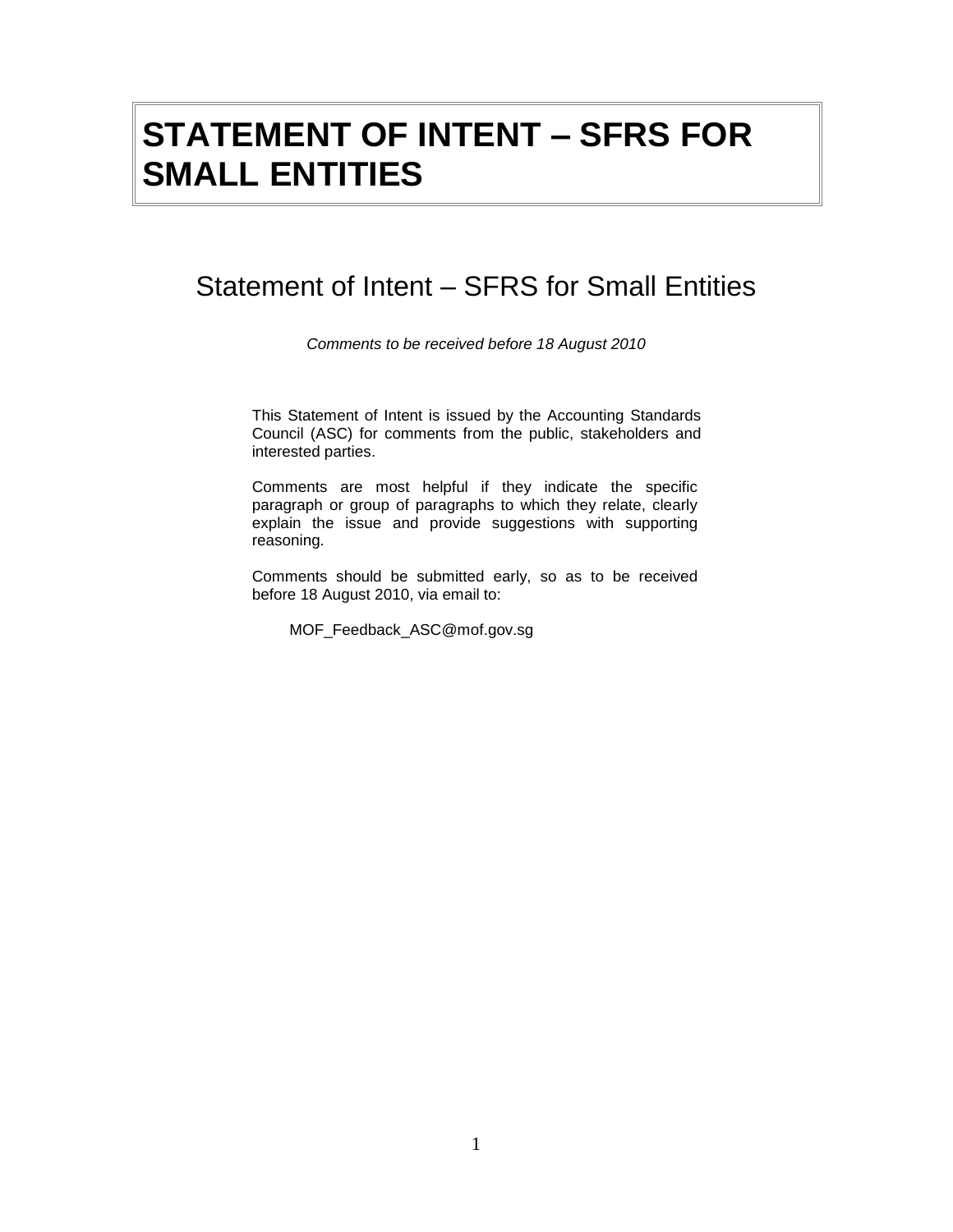### **STATEMENT OF INTENT - SINGAPORE FINANCIAL REPORTING STANDARD FOR SMALL ENTITIES**

#### **A EXECUTIVE SUMMARY**

This Statement of Intent sets out the reasons behind the intention of the Singapore Accounting Standards Council (ASC) to adopt the International Accounting Standards Board (IASB)'s final standard on International Financial Reporting Standard for Small and Medium-sized Entities (IFRS for SMEs) as the **Singapore Financial Reporting Standard for Small Entities (SFRS for Small Entities)**. The SFRS for Small Entities would be a reporting option for entities in Singapore which have no public accountability and satisfy certain criteria.

2. An entity is eligible to use the SFRS for Small Entities if: (I) it is not publicly accountable; and (II) it qualifies as a small entity by virtue of it satisfying two out of the three threshold criteria as prescribed by the ASC.

- (I) An entity is deemed to be publicly accountable if:
	- (a) Its debt or equity instruments are traded in a public market or it is in the process of issuing such instruments for trading in a public market (such as a domestic or foreign stock exchange or an over-the-counter market, including local and regional markets), or
	- (b) It is a deposit-taking entity and/or holds assets in a fiduciary capacity for a broad group of outsiders as one of its primary businesses. This is typically the case for banks, insurance companies, securities brokers/dealers, mutual funds and investment banks<sup>1</sup>, or
	- (c) It is a public company defined under the Singapore Companies Act, or
	- (d) It is a charity defined under the Charities Act, or
	- (e) It is a credit society defined under the Co-operative Societies Act or a society deemed to be a credit society under the Co-operative Societies (Amendment) Act 2008.
- (II) An entity qualifies as a small entity if it satisfies two of the following three criteria (determined on a consolidated basis):
	- (a) Total annual revenue of not more than S\$10 mil;
	- (b) Total gross assets of not more than S\$10 mil; and

 $\overline{a}$ 

<sup>&</sup>lt;sup>1</sup> For the avoidance of doubt, all regulated or exempt financial institutions are not permitted to use the SFRS for Small Entities, except for money changers, financial advisers, insurance brokers, captive insurers and Lloyds Asia Scheme service companies. These entities may elect to use the SFRS for Small Entities only if they meet the qualifying criteria as prescribed by the ASC.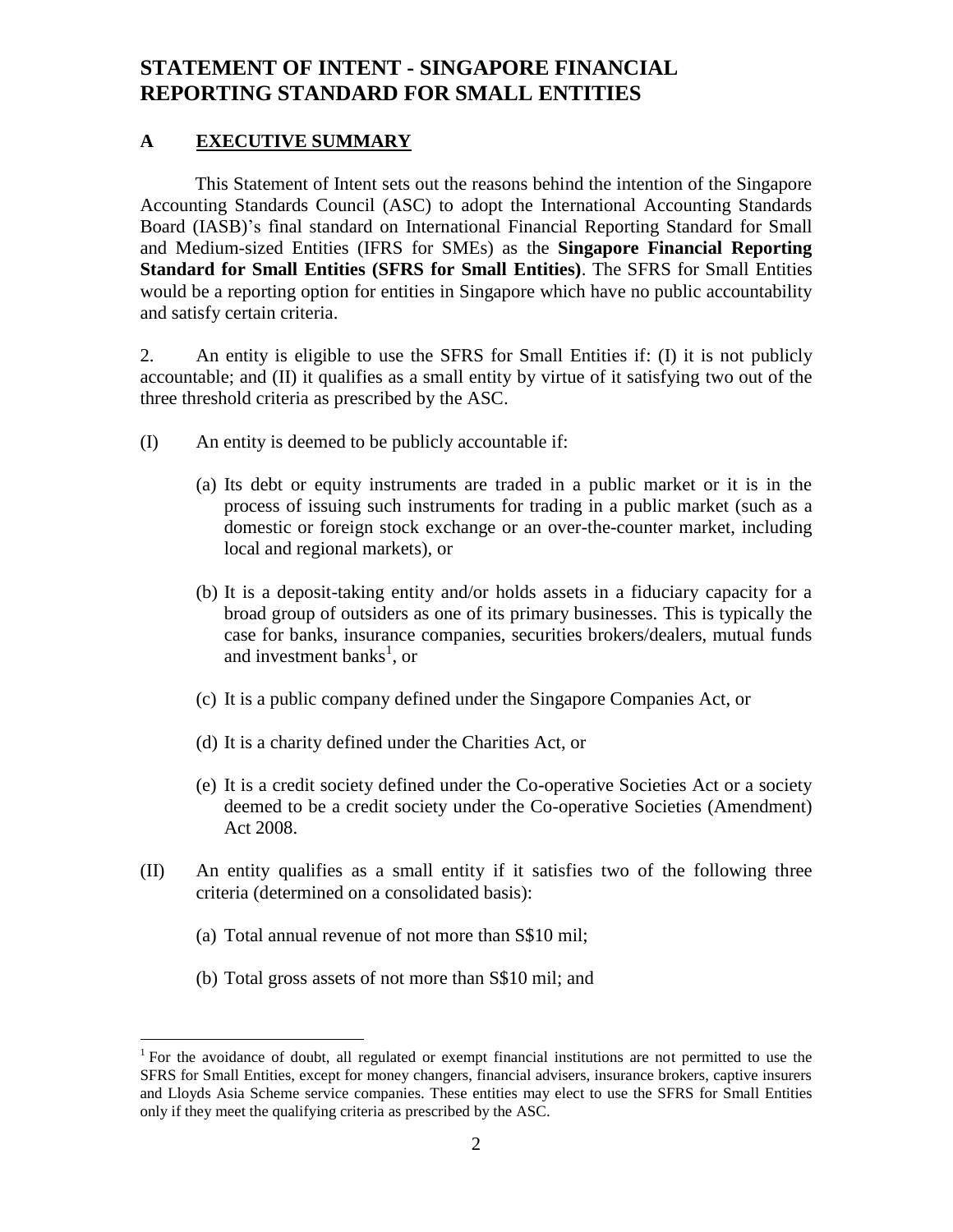(c) Number of employees not more than 50.

3. The ASC intends to provide **transitional relief for "marginal entities"** that fall in and out of the eligibility threshold criteria due to year-on-year fluctuation in financial / operational results, by requiring the preparation of financial statements under the full SFRS only if the entity fails to satisfy the prescribed threshold criteria for two consecutive years<sup>2</sup>. Likewise, an entity that prepares financial statements based on the full SFRS is eligible to apply the SFRS for Small Entities only if it has satisfied the prescribed threshold criteria for two consecutive years.

4. The ASC believes that the IFRS for SMEs is a robust and comprehensive standard that is suitable for use by small entities in Singapore and hence proposes that the IFRS for SMEs be **adopted without modification** as the SFRS for Small Entities. The SFRS for Small Entities would be available for eligible entities to apply for **financial periods beginning on or after 1 Jan 2011**.

#### **B BACKGROUND**

5. Singapore, unlike jurisdictions such as EU, Hong Kong, Japan and the UK, does not currently have in place a differential reporting framework for small entities. All companies incorporated in Singapore, regardless of size or the level of public interest in them, are required under the Companies Act to comply with the Singapore Financial Reporting Standards (SFRS), which are largely aligned to the IFRS.

6. The ASC has received feedback that the application of SFRS on all companies imposes a reporting burden on many small private companies, given that the users of those financial statements often do not require the level and extent of disclosure that comes with the  $SFRS<sup>3</sup>$ . The ASC also received feedback that most banks tend to place greater reliance on the personal guarantees/collateral provided by the directors and/or shareholders of these companies, rather than the financial statements when considering whether to extend loans to them. The ASC also observed that many jurisdictions which adopt IFRSs limit their application to listed companies only.

#### **C ASC SME TASKFORCE PROPOSALS**

7. In 2008, the ASC formed a dedicated taskforce to consider the possibility of allowing differential reporting for SMEs in Singapore. Taking into consideration the feedback received by the ASC, the ASC SME Taskforce is of the view that there should be a differential reporting framework for SMEs in Singapore that are not publicly accountable. This is in line with the practices in the other jurisdictions such as Australia, Canada, the European Union (EU), Hong Kong, Japan and New Zealand. The ASC SME Taskforce believes that this will help to reduce the compliance burden for small entities in Singapore, based on its analysis of the objectives the financial statements of these entities are supposed to achieve.

<sup>&</sup>lt;sup>2</sup> In other words, an entity may continue to use the standard in the first year that the entity does not fulfill the conditions.

 $3$  In particular, it was highlighted to the ASC that since most small private companies are owner-managed, shareholders have on-going access to financial information without having to rely on the financial statements.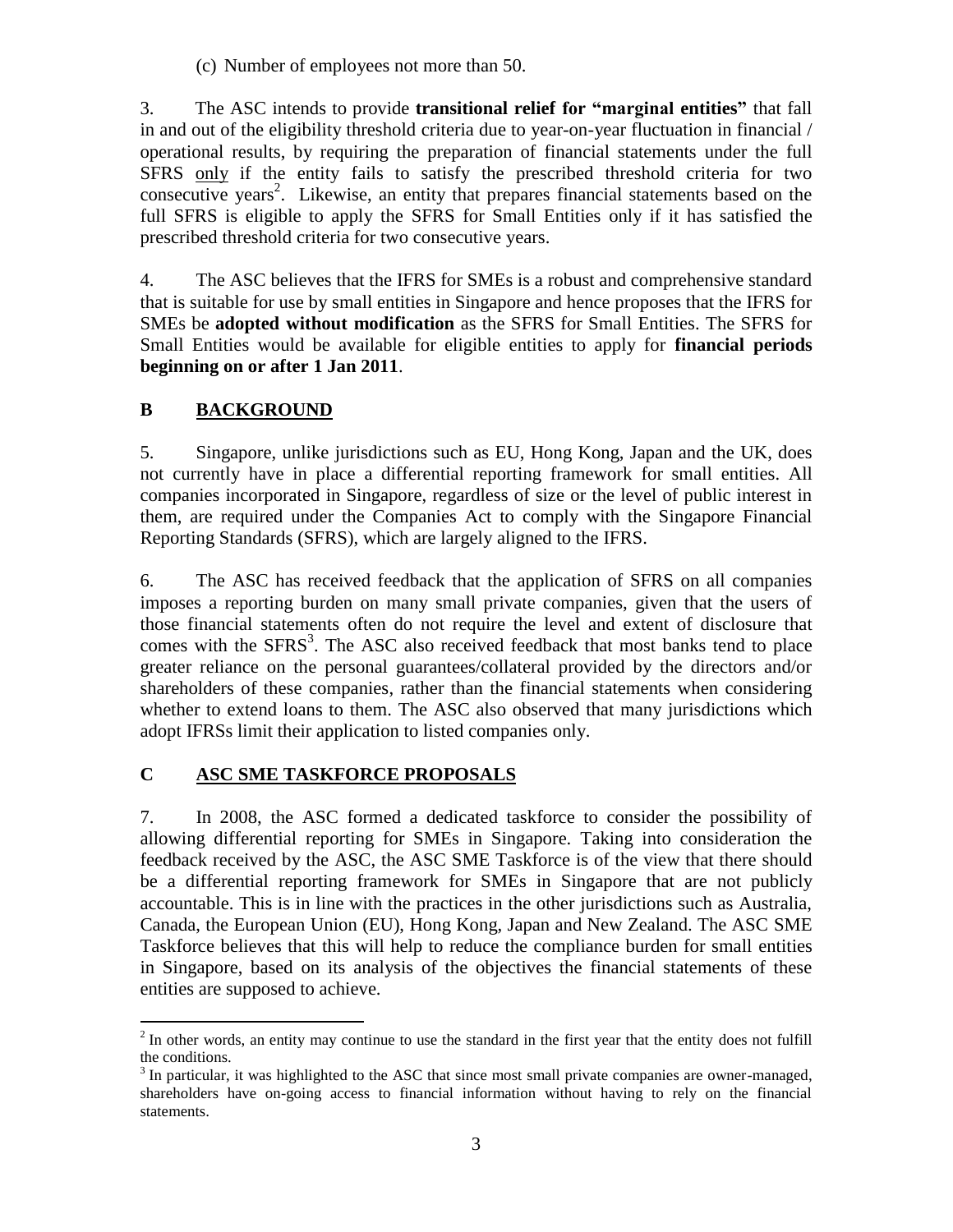8. A public consultation was conducted from 12 May to 30 June 2008 on the applicability of a differential reporting framework for SMEs in Singapore and the criteria that an entity needs to satisfy in order to qualify for differential reporting<sup>4</sup>. The ASC SME Taskforce received diverse feedback on its proposal, including those from the accounting profession, academia, banks, and professional bodies. A summary of the responses received is attached as ANNEX.

9. At the same time, the ASC SME Taskforce noted that on the corporate regulatory front, a high level review committee, i.e. the Steering Committee for Rewriting the Companies Act, is also embarking on an initiative to reduce the regulatory costs for smaller companies through the introduction of a differential statutory financial reporting requirements framework in the Companies Act. Specifically the Steering Committee proposed, in its focus group discussion document, that a company should be considered as "small" if it is a private company and it fulfills two of the following three criteria, namely,

- (a) Total annual income of not more than S\$10 mil;
- (b) Total gross assets of not more than S\$10 mil; and
- (c) Number of employees not more than 50.

10. The ASC SME Taskforce, taking into consideration the feedback received and the review currently undertaken by the Steering Committee for Rewriting the Companies Act, proposed to align the qualifying criteria for the application of the IFRS for SMEs to the Steering Committee's proposed definition of a small company. This is because a single consistent definition both for the purposes of providing relief in terms of regulatory compliance requirements and financial reporting requirements will help to avoid confusion amongst companies. Furthermore having a single set of criteria for accounting standards and auditing exemptions would then mean that audit firms will need to be proficient only in one accounting framework (i.e. the full SFRS) and avoids implementation costs (e.g. training / need for separate sets of audit procedures for each framework).

#### **D ASC'S TENTATIVE DECISION**

 $\overline{a}$ 

11. The ASC has considered the proposals of the ASC SME Taskforce and concurs that there are advantages to have in place a differential reporting framework for small entities in Singapore. The ASC believes that the adoption of the IFRS for SMEs would benefit the smaller entities in Singapore by reducing undue financial reporting burden arising from the considerable number of recognition and measurement bases and detailed disclosures requirements.

<sup>&</sup>lt;sup>4</sup> For the purpose of the public consultation in 2008, the ASC SME Taskforce had initially proposed that an entity would qualify as an SME if it satisfies two of the following three criteria: (a) net assets not more than S\$15 million; (b) annual turnover not more than S\$15 million; and (c) average number of employees not more than 200.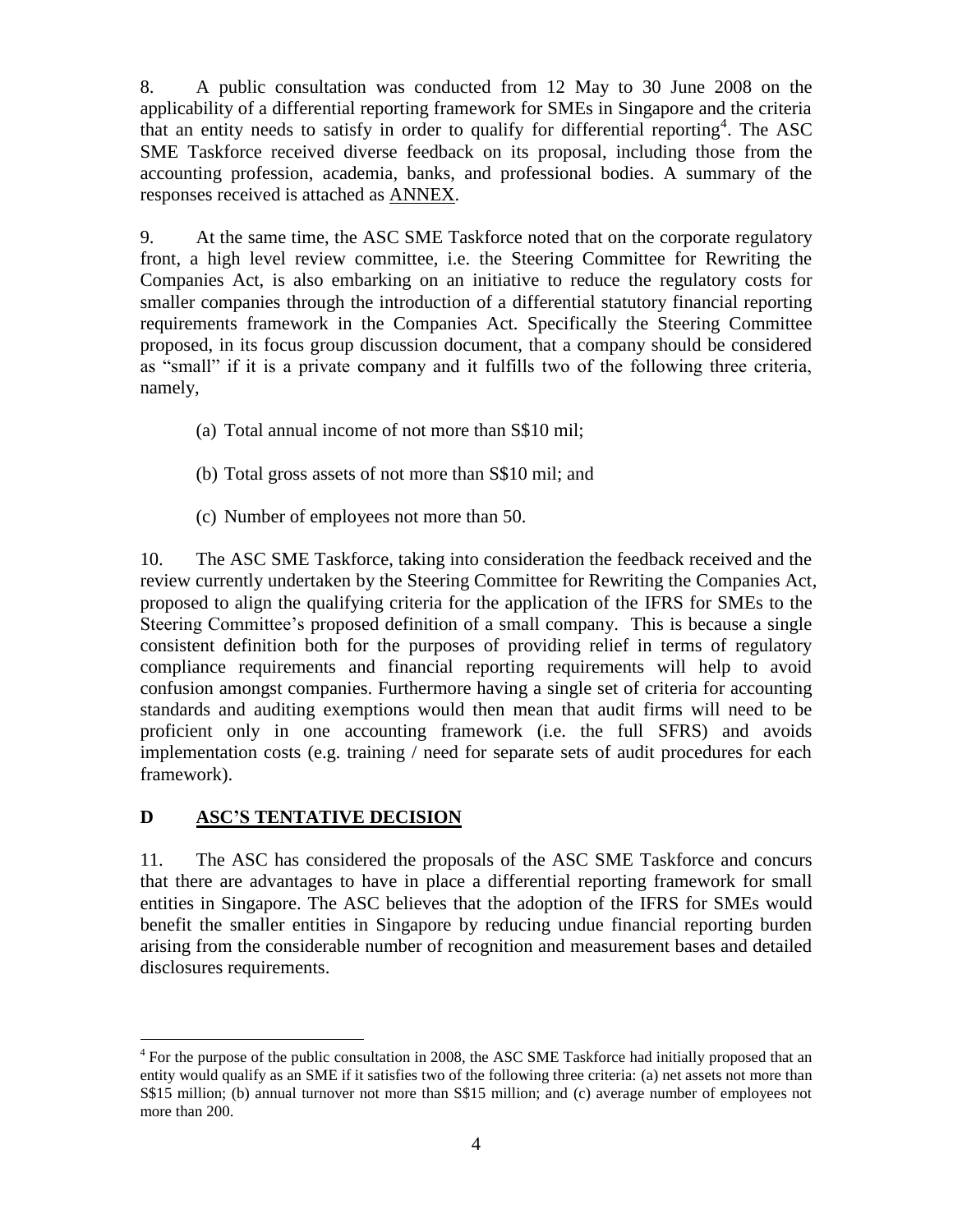12. Given that the issue of comparability would be more relevant for companies that are on the cusp of transitioning to listed status, the ASC conducted a focus group discussion with selected companies<sup>5</sup> in Mar 2010 to seek feedback on what size threshold criteria would best manage and contain the impact. Based on the comments received, the ASC believes that the proposed threshold criteria as indicated in paragraph 2(II) is an appropriate cutoff which would minimize the issue of non-comparability while allowing at least 80% of companies in Singapore to be eligible for the use of the SFRS for Small Entities<sup>6</sup>. If necessary, the ASC would review the threshold criteria after the IASB completes its first comprehensive review of the IFRS for SMEs in 2011 / 2012.

13. This Statement of Intent is issued with the objective of informing the public on the likely issuance of the SFRS for Small Entities in Singapore. Members of the public and relevant stakeholders are welcome to submit comments on the ASC's intent as set out above to the ASC in writing, supported by specific reasoning, by **18 August 2010**. The SFRS for Small Entities would be uploaded onto the ASC website once the ASC finalises its adoption. The IFRS for SMEs can be found at the link as provided below:

[http://www.iasb.org/IFRS+for+SMEs/IFRS+for+SMEs+and+related+material/IFRS+for](http://www.iasb.org/IFRS+for+SMEs/IFRS+for+SMEs+and+related+material/IFRS+for+SMEs+and+related+material.htm) [+SMEs+and+related+material.htm](http://www.iasb.org/IFRS+for+SMEs/IFRS+for+SMEs+and+related+material/IFRS+for+SMEs+and+related+material.htm)

 $\overline{a}$ 

 $5$  The companies are selected based on the size of their annual revenue, which are in the range of S\$10 million to S\$100 million.

 $6$  Statistics are estimated based on company records filed with ACRA for financial year 2007.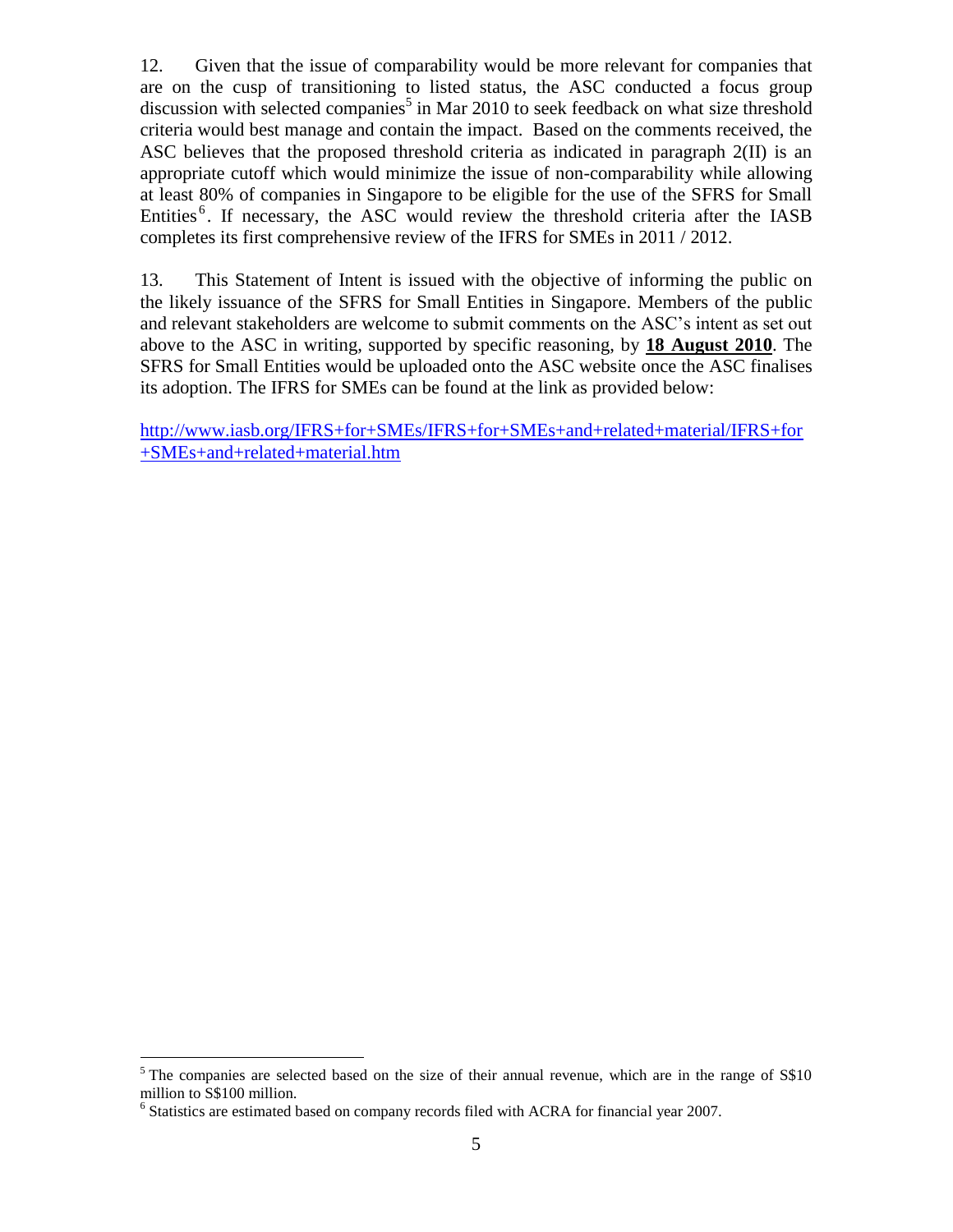#### **PUBLIC FEEDBACK ON THE DIFFERENTIAL REPORTING PROPOSAL**

#### *A) Should Singapore adopt a differential reporting framework for SMEs?*

1 All but one of the respondents supported the proposal of having a differential reporting framework for SMEs. The respondents agreed that users of financial statements of SMEs often have different informational needs compared to the users of financial statements of publicly accountable entities. For example, given that SMEs often either obtain capital from shareholders/directors or receive bank financing based on the collateral put up by the shareholders/directors, disclosures of related party transactions may thus be more relevant in the case of SMEs.

2 The respondents were also of the view that since the shareholders of most SMEs are either closely involved in the management of these entities or are represented on the Board; they are unlikely to obtain any additional benefits from financial statements prepared in accordance with the full SFRS. That being the case, on a pure cost and benefit analysis, it is thus reasonable to apply a differential reporting framework on SMEs so that they would be able to save on the costs that they would otherwise have to incur if they had adopted the full SFRS, e.g. putting in place a fair value reporting/valuation model etc.

#### *B) Should the differential reporting framework only be applicable to an entity that is not publicly accountable*<sup>*7*</sup> and satisfies the size criteria to be regarded as an SME?

3 The majority of the respondents, while supportive of the proposal, asked that greater clarity be given to the definition of "public accountability" so as to avoid confusion and ambiguity. Two respondents were however of the view that instead of having a differential reporting framework for just SMEs, this should be extended to all entities without public accountability.

#### *C) Should an entity be deemed as an SME if it satisfies any two of the following criteria: net assets not exceeding \$15 mil, annual turnover not exceeding \$15 mil and employs less than 200 employees?*

4 Most respondents were supportive of the proposal that an entity should be deemed as an SME if it satisfies any two of the three criteria stated above. On the use of assets as a criterion, the responses were mixed, with some respondents preferring the use of *total*  assets over the use of *net* assets, on the ground that net assets can be distorted by excessive gearing. On the use of number of employees as a criterion, a respondent commented that this may not be a good gauge given that a lot of companies are now outsourcing a substantial part of their internal functions, while another opined that a reduced threshold of 50 employees may be more appropriate instead.

 $\overline{a}$ <sup>7</sup> An entity is deemed **not** to be publicly accountable if it does not issue shares or debts in a public market and does not hold assets in a fiduciary capacity for others.